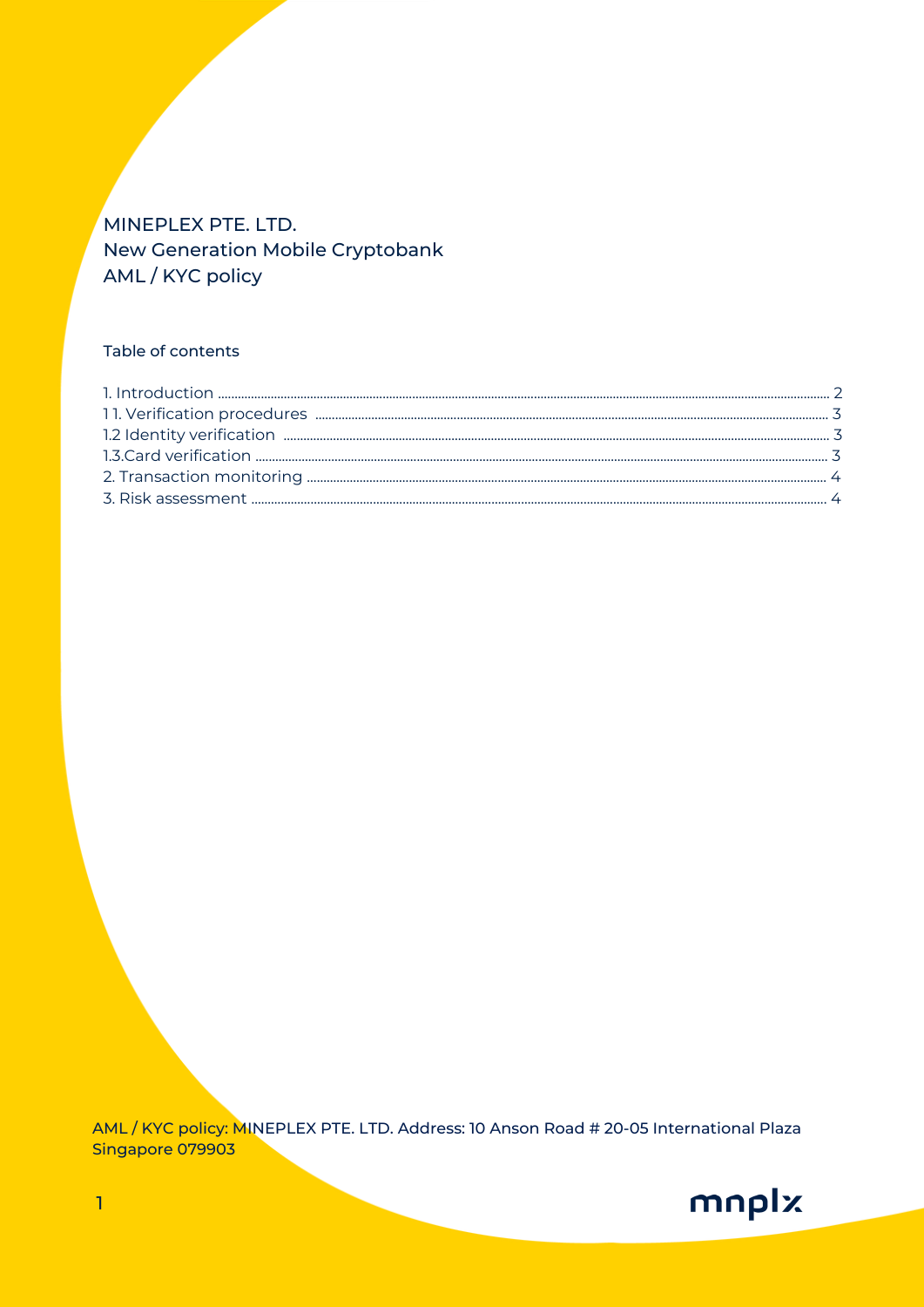## 1. Introduction



MINEPLEX PTE. LTD. is a new generation mobile crypto-bank with its own liquid token. The project is based on an exceptional balance between the traditional financial system, blockchain technology and the capabilities of mobile applications.

The aim of MINEPLEX PTE. LTD. is to create a reliable and convenient mobile crypto-bank for daily use of cryptocurrencies anywhere in the world: paying bills, buying goods, preservation and building of assets.

The mission of MINEPLEX PTE. LTD. is to expand the influence of the blockchain and its complex integration in real life. We want to eliminate restrictions on access to the world of cryptocurrencies, separating miners and ordinary users. Introduce affordable, understandable and simple financial instruments for using cryptocurrency and fiat money.

To implement the project, we are developing our own unique blockchain with the Liquid Proof-of-Stake (LPoS) consensus algorithm, which combines such advantages as simplicity, speed of work and decentralization.

Issuing a MinePlex debit card will allow you to use cryptocurrency every day without restrictions and without overpayment of commissions. The system's own token will give access to all the benefits of the service.

A special feature will be the gradual addition of tokens created by project users to the MINEPLEX PTE. LTD. list. MINEPLEX PTE. LTD. cards will work with Visa, MasterCard and UnionPay worldwide payment systems.

This agreement applies to the [https://mineplex.io](https://mineplex.io/) and its subdomains. "MINEPLEX PTE. LTD. ", registered in the Republic of Singapore, registration number is 202025952D, legal address: 10, Anson Road # 20-05 International Plaza Singapore 079903, and it's the copyright holder of the website and provides access to the https://mineplex.io website and its subdomains, applications, crypto-wallets and other products and services of the Company (collectively - "Services").

MINEPLEX PTE. LTD. Anti-Money Laundering or "Know Your Customer" (hereinafter referred to as "AML / KYC Policy") is designed to prevent and mitigate possible risks of involvement of MINEPLEX PTE. LTD. " into any illegal activity.

Both international and local regulations require that MINEPLEX PTE. LTD. " shall implement effective internal procedures and mechanisms to prevent money laundering, terrorist financing, drug and human trafficking, proliferation of weapons of mass destruction, corruption and bribery, and took action in case of any suspicious activity of its users.

AML / KYC policy: MINEPLEX PTE. LTD. Address: 10 Anson Road # 20-05 International Plaza Singapore 079903

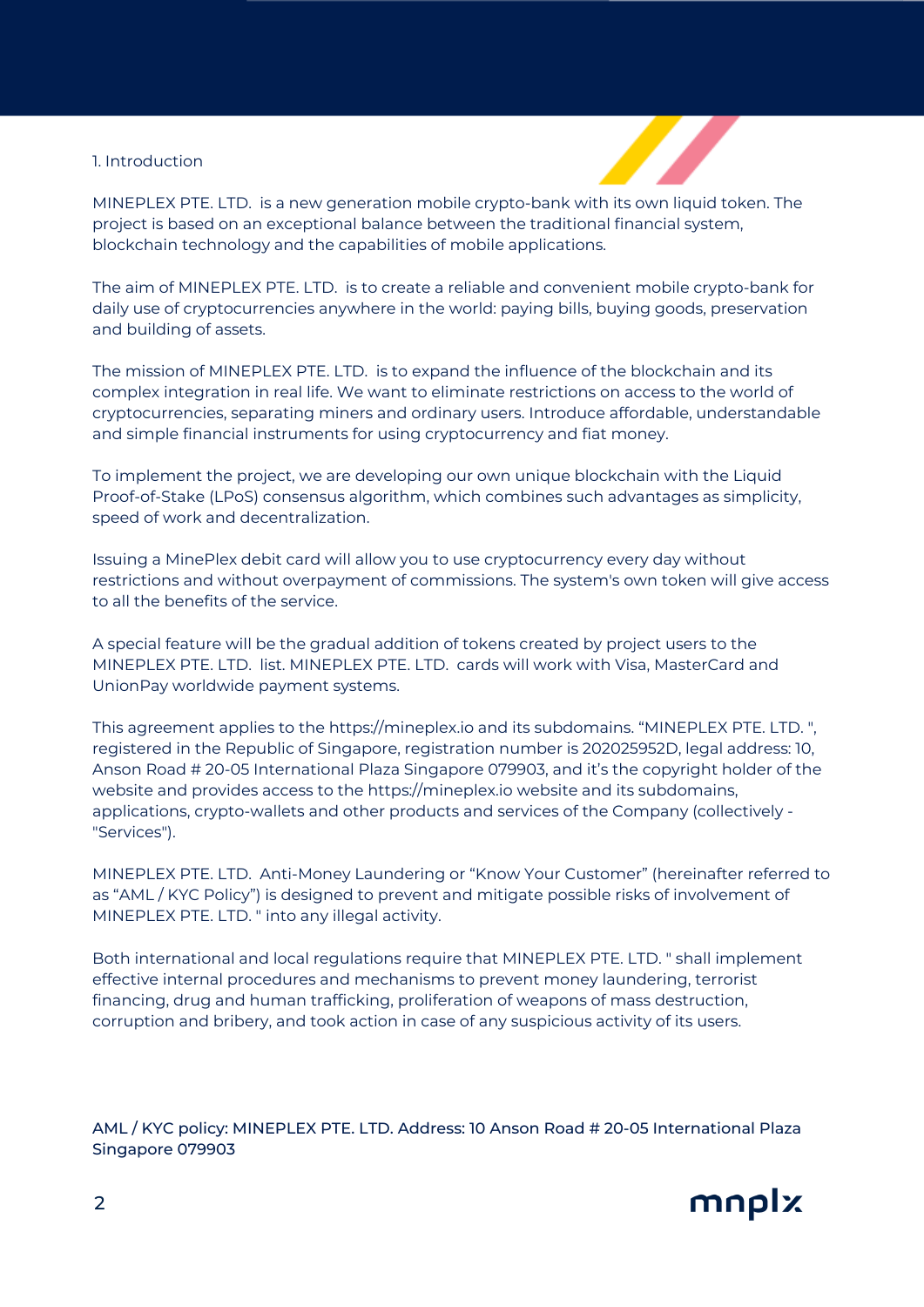AML / KYC policy covers the following issues: Verification procedures. Transaction monitoring. Risk assessment.

## 1.1. Verification procedures

Customer Due Diligence ("CDD") is one of the international standards for the prevention of illegal activity. According to the CDD, MINEPLEX PTE. LTD. establishes its own verification procedures within the framework of anti-money laundering and "Know Your Customer" standards.

## 1.2. Identity verification

MINEPLEX PTE. LTD. identity verification procedure requires the user to provide reliable independent sources of documents, data or information (for example, ID card, international passport, bank statement, utility bill). MINEPLEX PTE. LTD. reserves the right to collect information from Users for the AML / KYC Policy purpose.

MINEPLEX PTE. LTD. will take steps to verify the authenticity of documents and information provided by Users, uses all legal methods to double-check identity information, and reserves the right to investigate the actions of certain users that have been determined to be risky or suspicious.

MINEPLEX PTE. LTD. reserves the right to verify the identity of a user on a regular basis, especially when their verification information has been changed or their activities appear questionable (which is unusual for a particular user). In addition, MINEPLEX PTE. LTD. reserves the right to re-request documents from users, even if they have already passed identity verification.

User verification information will be collected, stored, transferred and protected strictly in accordance with the MINEPLEX PTE. LTD. Privacy Policy and related regulations.

After verifying the identity of the user, MINEPLEX PTE. LTD. disclaims potential legal liability when its Services are used to carry out illegal activities.

#### 1.3. Card verification

Users who intend to use payment cards in connection with the MINEPLEX PTE. LTD. Services must be verified in accordance with the instructions available on the mineplex.io.

AML / KYC policy: MINEPLEX PTE. LTD. Address: 10 Anson Road # 20-05 International Plaza Singapore 079903